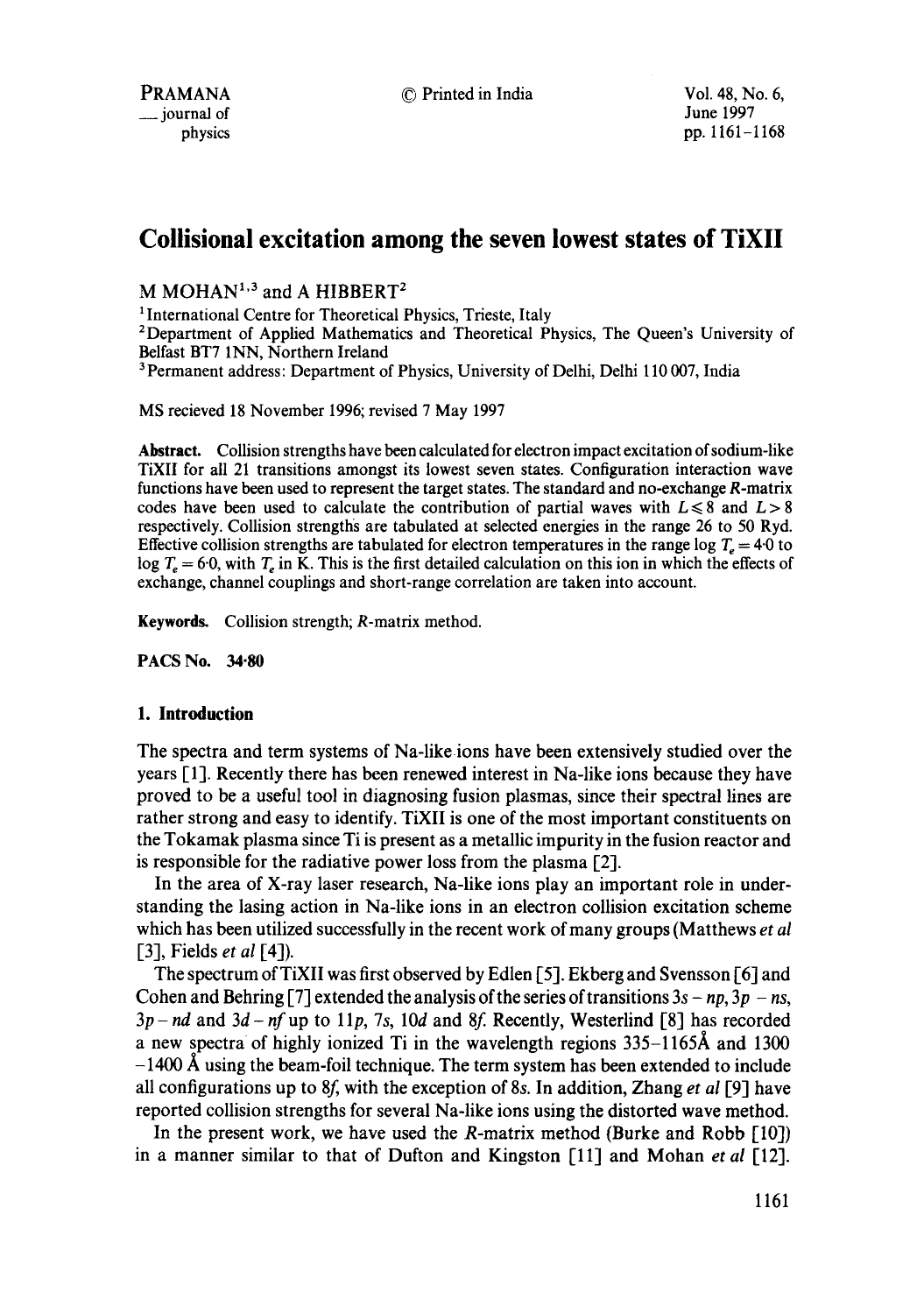### *M Mohan and A Hibbert*

This method permits the explicit inclusion of the effects of resonances converging to all target states included in the calculation. We have performed a seven-state closecoupling LS calculation in which the target states are represented by configuration interaction wave functions determined using the CIV 3 code [13].

The collision strengths,  $\Omega$ , have been computed at a large number of electron incident energies and tabulated at selected values in the range 26 to 50 Ryd. Further, the  $\Omega$ 's are integrated over a Maxwellian distribution of electron velocities to obtain the effective collision strengths  $\gamma$  which are tabulated in the electron temperature range of log  $T_e = 4.0$  to 6.0 K. These are the first detailed calculations of  $\Omega$  and  $\gamma$  for this ion in which the important physical effects of exchange, channel coupling and short range correlation have properly been taken into account.

### **2. Calculations**

Using the CIV3 code, Hibbert *et al* [14] have recently calculated configurationinteraction (CI) wave functions for Na-like ions, including TiXI1. The CI wave function in LS coupling is represented by an expansion of the form

$$
\psi(LS) = \sum_{i=1}^{k} a_i \Phi_i(\alpha_i LS), \tag{1}
$$

where  $\{\Phi_i\}$  are configuration state functions constructed from one-electron orbitals whose angular momenta are coupled as specified by  $\{\alpha_i\}$  to form a total L and S common to all configurations. The radial part of each orbital is written as a linear combination of normalized Slater-type orbitals

$$
P_{nl}(r) = \sum_{j=1}^{k} c_{jnl} \left[ \frac{(2\zeta)^{2Inl+1}}{(2I_{jnl})} \right]^{1/2} r I_{jnl} \exp\left(-\zeta_{jnl}r\right)
$$
 (2)

with

$$
\int_{0}^{\infty} P_{nl}(r) P_{n'l}(r) dr = \delta_{nn}.
$$

The parameters  $\{a_i\}$  in (1) and the parameters in (2) were determined variationally by Hibbert *et al* [14]. The *Is, 2s, 2p* and 3s functions were chosen as the Hartree-Fock orbitals of the *zS* ground state of TiXII (Clementi and Roetti [15]). The remaining orbitals  $P_{nl}$  were optimized on the energies of the respective excited states  $1s^2 2s^2 2p^6 n l^2 L$ .

In table 1, we list the optimized radial function parameters used in (2) for the 4s,  $3p$ ,  $4p$ ,  $3d$ ,  $4f$  orbitals. Table 2 lists the configurations used to generate the seven target states which are indexed in table 3 in order of increasing energy. The choice of configurations includes some allowance for core polarization, through using the valence orbitals rather than correlation orbitals optimized specifically for this purpose so as to retain a fairly simple target wave functions. Nevertheless, there is satisfactory agreement between our calculated energies and the experimental values given by Corliss and Sugar [16].

The total wave function for TiXII plus an electron is expressed as an R-matrix expansion, as discussed by Burke and Robb [10] and by Mohan [12]. The R-matrix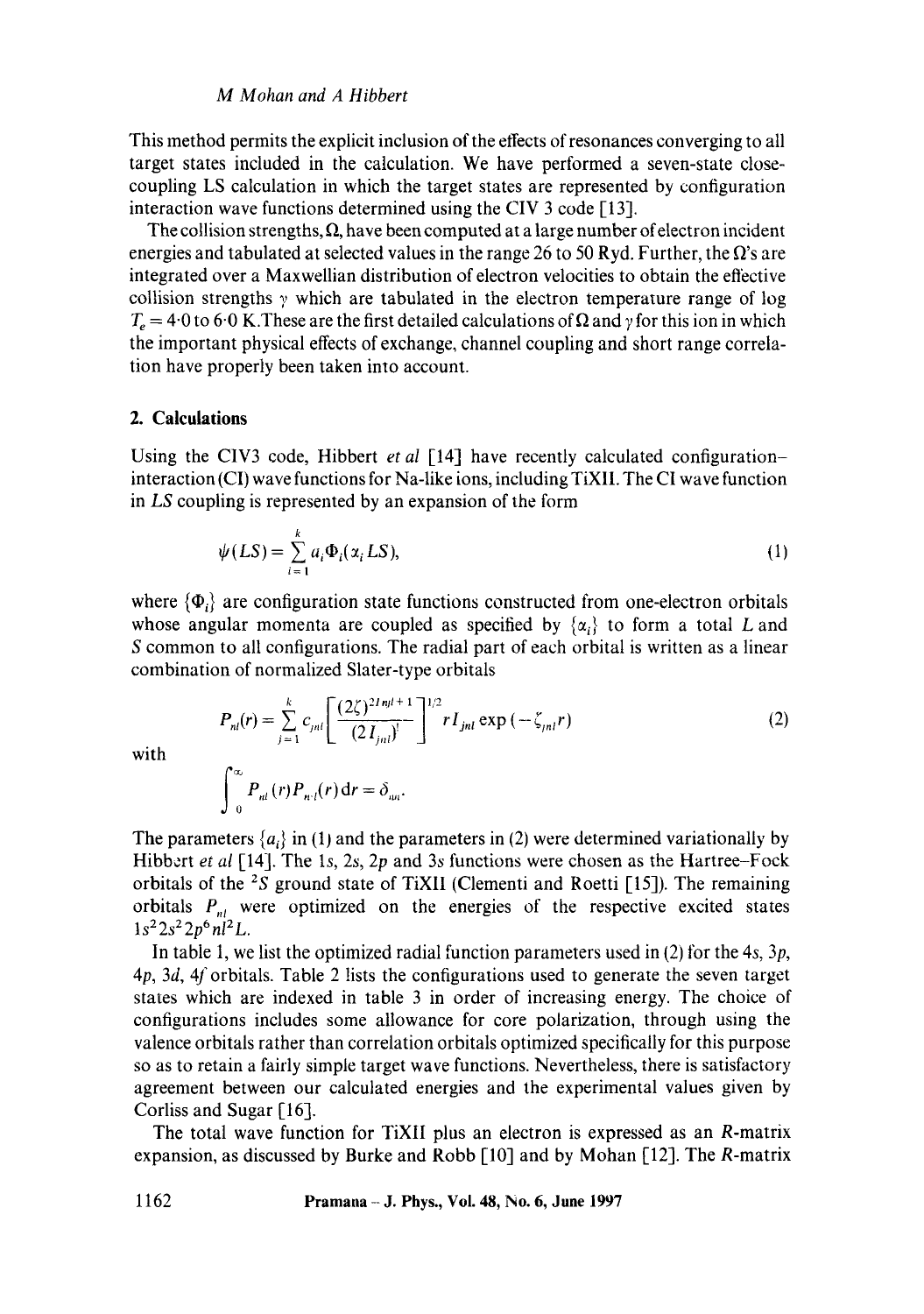# *Cottisionat excitation of TiXII*

| Orbital | $I_{\scriptscriptstyle{pl}}$ | $C_{in}$   | $\zeta_{jnl}$ |
|---------|------------------------------|------------|---------------|
| 4s      | 1                            | 0.11185    | 17.22634      |
|         | 2                            | $-0.59853$ | 6.61167       |
|         | 3                            | 2(14148)   | 3.89881       |
|         | $\overline{4}$               | $-2.17776$ | 3.33069       |
| 3p      | $\overline{c}$               | 0.49399    | 8.85806       |
|         | 3                            | $-1.10311$ | 4.23216       |
| 4p      | 2                            | 0.33946    | 8.62129       |
|         | 3                            | $-2.69541$ | 3.17489       |
|         | 4                            | 3.01155    | 3.20437       |
| 3d      | 3                            | 1.00000    | 4.38539       |
| 4d      | 3                            | 0.79541    | 4.41103       |
|         | 4                            | $-1.27383$ | 2.84074       |
| 4f      | 4                            | 1.00000    | 3.01680       |

**Table 1.** Radial function parameters.

**Table** 2. Target state configurations.

| Target<br>state | State<br>number | Configurations                                                                                    |
|-----------------|-----------------|---------------------------------------------------------------------------------------------------|
| $^{2}S$         | 1.4             | $\lceil 1s^22s^2 \rceil 2p^63s$ , $2p^64s$ , $2p^53p3s$ , $2p^53p4s$<br>$2p^53d^3p$ , $2p^53d^4p$ |
| 2p0             | 2.5             | $[1s22s2]$ $2p63p$ , $2p64p$ , $2p53p2$ , $2p53p4p$ ,<br>$2p^53s3d$                               |
| $^{2}D$         | 3.6             | $\lceil 1s^22s^2 \rceil 2p^63d$ , $2p^64d$ , $2p^53p3d$ , $2p^54p3d$ ,<br>$2p^53p4d$              |
| $^{2}F^{0}$     | 7               | $[1s22s2]$ $2p64f$ , $2p53p2$ , $2p53p4p$ , $2p53d2$                                              |

**Table** 3. Energy threshold relative to the ground state.

|                     |                       |                          | Energies (Ryd)            |  |  |  |  |
|---------------------|-----------------------|--------------------------|---------------------------|--|--|--|--|
| Key                 | State                 | Theoretical <sup>a</sup> | Experimental <sup>b</sup> |  |  |  |  |
| -1                  | $1s^22s^22p^63s^2S$   | 0.00000                  | 0.00000                   |  |  |  |  |
| 2                   | $1s^22s^22p^63p^2P^0$ | 1.90683                  | 1.95153                   |  |  |  |  |
| 3                   | $1s^22s^22p^63d^2D$   | 4.52602                  | 4.57873                   |  |  |  |  |
| $\overline{\bf{4}}$ | $1s^22s^22p^64s^2S$   | 10.24579                 | 10.32988                  |  |  |  |  |
| 5                   | $1s^22s^22p^64p^2P^0$ | 10.98815                 | 11.08645                  |  |  |  |  |
| 6                   | $1s^22s^22p^64d^2D$   | 11.93488                 | 12.04416                  |  |  |  |  |
| 7                   | $1s^22s^22p^64f^2F^0$ | 12.26882                 | 12.39689                  |  |  |  |  |

<sup>a</sup>This work, CI wave functions.

**bCorliss and Sugar [16], averaged over fine structure levels.**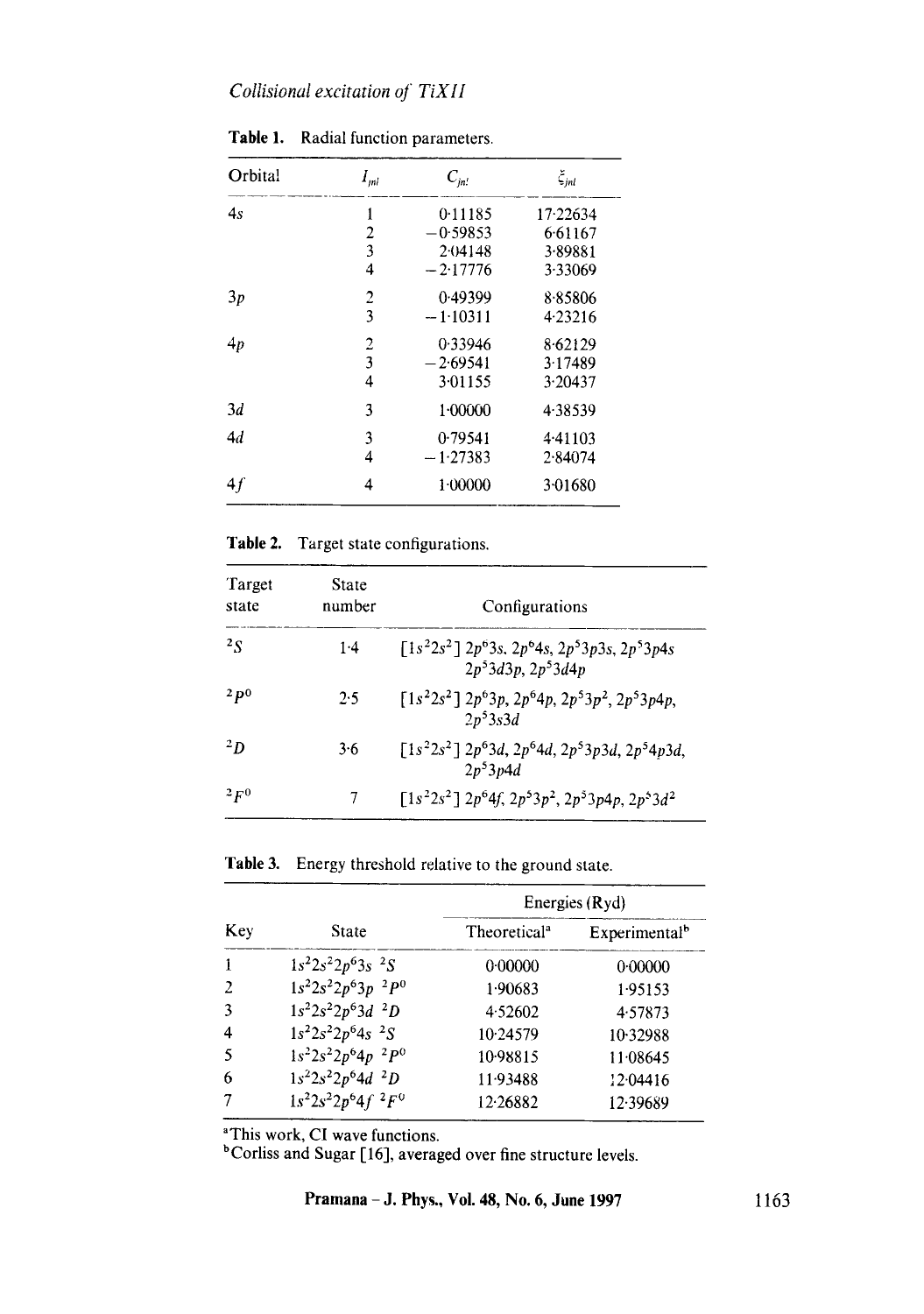packages of Berrington *et al* [17] were used in the present work. We have included 20 continuum orbitals for each angular momentum of the continuum electron having maximum energy up to 60 Ryd which ensure convergence in the energy range considered here. We imposed a zero logarithmic derivative at the R-matrix boundary radius of 6.0 a.u.

For the inner region  $(r < 6.0$  a.u.) we included all the short range  $(N + 1)$ -electron correlation terms which could be constructed from the bound orbitals to take account of the channels which would otherwise be omitted.

In the outer region  $(r > 6.0 \text{ a.u.})$ , the coupled differential equations are solved using the asymptotic code based on the method of Seaton [17]. This treats multipole coupling by first-order perturbation theory. The *LS* coupled K-matrices, obtained by matching the inner and outer region solutions at the R-matrix boundary, were used to calculate the collision strengths. We have considered all partial waves up to the  $(N+1)$ -electron angular momentum  $L = 8$  for both parities and spin multiplicities (singlet and triplet). This was sufficient to obtain converged results for forbidden transitions. However, for allowed transitions it was necessary to include the contribution of higher partial waves for convergence to be achieved. Since exchange effects were found to be negligible for  $L \ge 10$ , a non-exchange R-matrix approximation, which amounts to neglecting the antisymmetrization and the bound type part of R-matrix expansion [10], is sufficient for higher partial waves [ 18]. A fast no-exchange R-matrix code (NERM) recently developed by Burke *et al* [19], has therefore been used to calculate the contribution from  $L = 10$  to 40 and, finally, a 'top up' procedure, based on the sum rule of Burgess *et al* [20], which accounts approximately for  $L > 40$ .

### **3. Collision strengths and rate coefficients**

In order to determine the resonances in  $\Omega$ , we have undertaken calculations at a large number of incident electron energies, particularly in the threshold energy region. An energy mesh of 0"001 Ryd has been used at energies close to threshold but has gradually been increased with increasing incident energy. To give an idea of the energy density of the calculations, we show in figure 1 the variation of  $\Omega$  with incident electron energy. It is clear that the collision strengths are dominated by closed-channel (Feshbach) resonances throughout the threshold energy region. These resonances converge to higher thresholds and contribute significantly to our calculations of effective collision strengths.

In table 4 we list our collision strengths  $(\Omega)$  for 21 transitions involving the seven lowest states, at selected energy points. These are the first close-coupling results for collision strengths among these excited states. Zhang *et al* [8] have performed distorted wave (DW) calculations, but for inner-shell transitions  $(2s^22p^63l \rightarrow 2s^22p^53l3l'$ ,  $2s^22p^63l \rightarrow 2s2p^63l3l'$ , so comparison with our calculations is not possible.

Since the excitation collision strengths vary rapidly with energy in the threshold region, it is not practicable to tabulate them. However, for many plasma applications, excitation rate coefficients rather than the collision strengths are needed. They are obtained by integrating the collision strengths over a Maxwellian distribution of incident electron energies. This is the usual distribution of electron velocities for astrophysical applications but any other distribution can be examined using our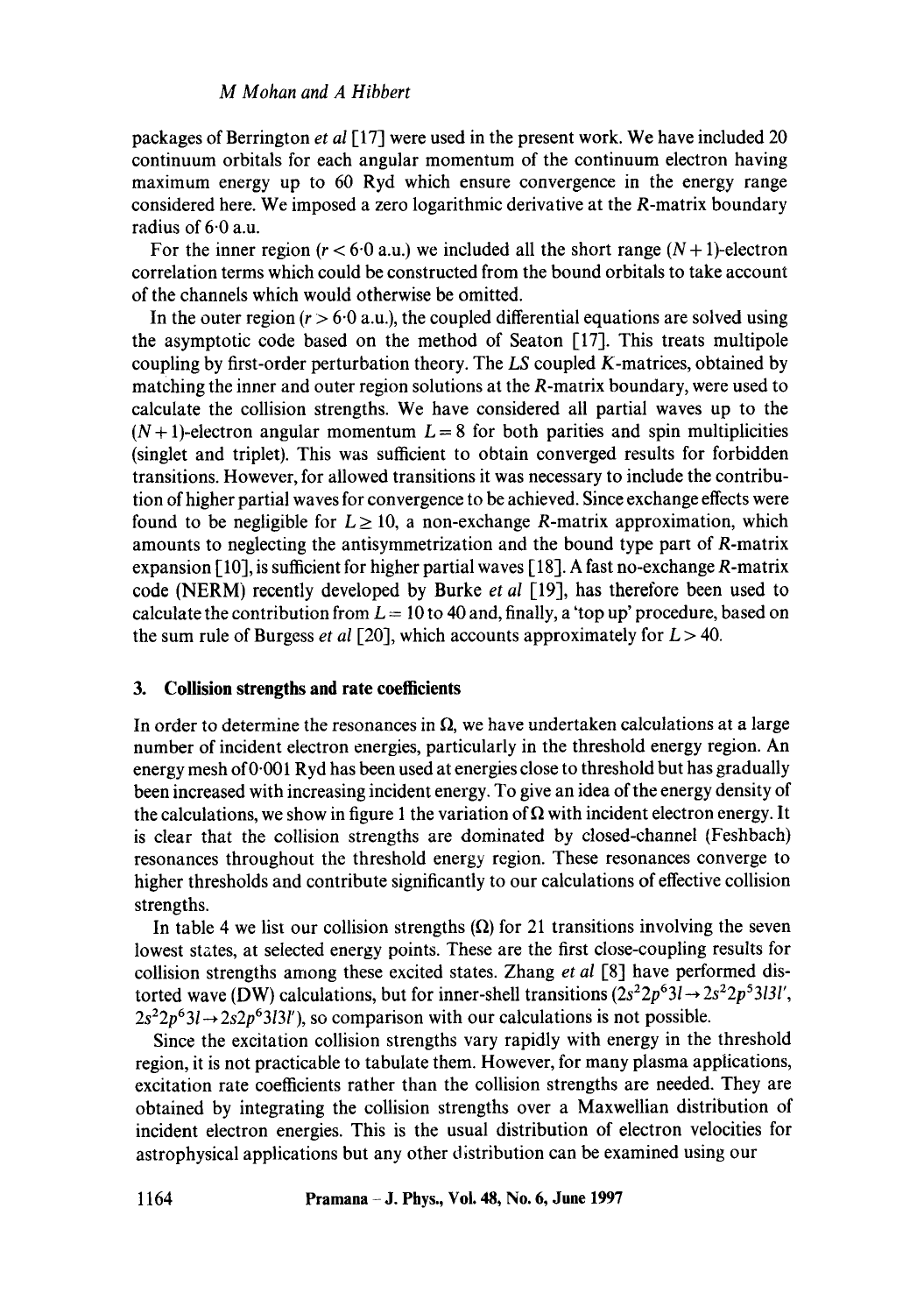

**Figure 1.** Energy variation of the total collision strengths for  $1s^22s^22p^63s^2S^e \rightarrow$ *ls22s22p6 2po* allowed transition in TiXII.

 $\Omega$  tabulated in table 4. The excitation rate coefficient (Eissner and Seaton [21]) for transition *i* to f at an electron temperature  $T_e$  is given by

$$
C_{i,f} = \frac{8.63 \times 10^{-6}}{g_i T^{1/2}} \gamma_{i,f} \exp\left[\frac{-\Delta E_{if}}{kT_e}\right] \text{cm}^3 \text{s}^{-1},\tag{3}
$$

where  $g_i = (2L_i + 1)(2S_i + 1)$  is the statistical weight of the lower state i,  $\Delta E_{if} = E_f - E_i$ is the excitation energy and  $\gamma_{i,f}$  defined as

$$
\gamma_{i,f} = \int_0^{-\infty} \Omega(i \to f) \exp(-E_f/kT_e) d(E_f/kT_e)
$$
 (4)

is the effective (dimensionless) collision strength for the transition *i* to *f*,  $E_f$  is the energy of the incident electron with reference to upper level  $f$  and  $k$  is the Boltzmann constant. In table 5, we have given  $\gamma_{i,f}$  for all transitions over the electron temperature range from  $\log(T_e) = 4.0$  to  $\log(T_e) = 6.0$  where  $T_e$  is in K.

In general the collision strengths  $\Omega$  or the effective collision strengths  $\gamma$  were found to be larger for the dipole allowed transitions than for the forbidden transitions. For the transitions from the ground state, the strongest corresponds to the resonance transition  $3s \rightarrow 3p (1 - 2)$ . Among the transitions from the first excited state, the largest  $\Omega$  or  $\gamma$  was found for the  $3p \rightarrow 3d$  (2-3) transition, which is again dipole-allowed. Among all the transitions, the  $4p \rightarrow 4d$  (5-6) and  $4d \rightarrow 4f(6-7)$  are the strongest as expected.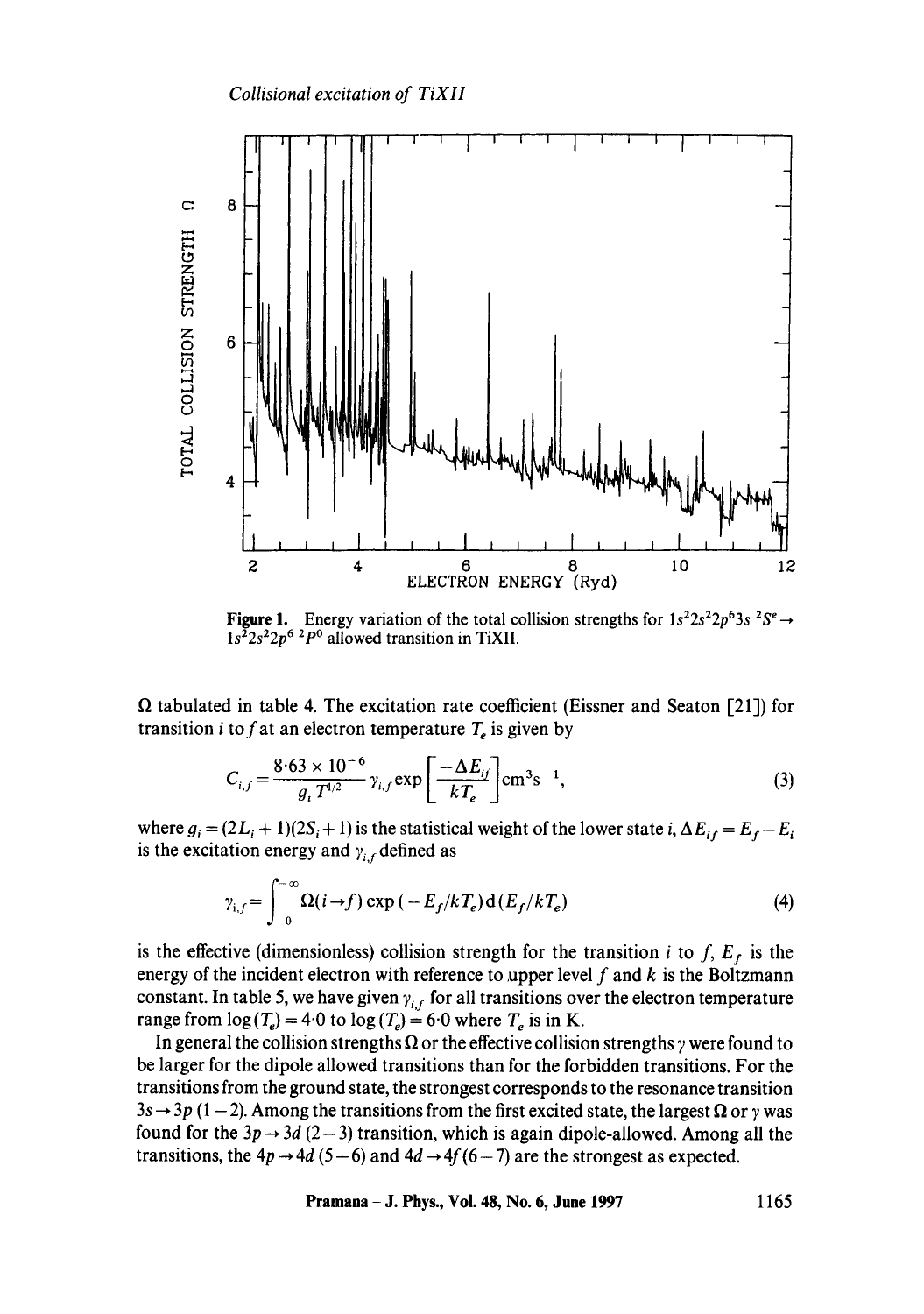|                   | $\overline{c}$<br>l'able 4.  | lision strengths for transitions in TiXII in the energy range 26-50 Ryd ( $a \pm b \equiv a \times 10^{\pm}$ <sup>b</sup> )                                                                                                                                                                      |                               |                                             |                                                         |                                                                   |                                                         |                                                         |                                                          |                                                                                                                  |
|-------------------|------------------------------|--------------------------------------------------------------------------------------------------------------------------------------------------------------------------------------------------------------------------------------------------------------------------------------------------|-------------------------------|---------------------------------------------|---------------------------------------------------------|-------------------------------------------------------------------|---------------------------------------------------------|---------------------------------------------------------|----------------------------------------------------------|------------------------------------------------------------------------------------------------------------------|
|                   |                              |                                                                                                                                                                                                                                                                                                  |                               |                                             |                                                         | Energy (Ryd)                                                      |                                                         |                                                         |                                                          |                                                                                                                  |
| <b>Cransition</b> | 26.00                        | 28.00                                                                                                                                                                                                                                                                                            | 30.00                         | 32.00                                       | 34.00                                                   | 36.00                                                             | 38.00                                                   | 40.00                                                   | 45.00                                                    | 50.00                                                                                                            |
|                   | $-738$                       | $\frac{8}{1}$                                                                                                                                                                                                                                                                                    | $-\infty$<br>7.995            | ຶ້                                          | $\frac{8}{1}$                                           | 8<br>$\sf I$<br>8.364                                             | <u>ေ</u>                                                | 8                                                       | 8                                                        | <u>ຮ</u><br>157-1<br>6119<br>1-741                                                                               |
|                   | .852.                        | 7870<br>5889                                                                                                                                                                                                                                                                                     | $\overline{5}$<br>5.923       | $-61$<br>8:112<br>5:953                     | $-61$<br>8258<br>5979                                   | $\overline{\circ}$                                                | $-01$<br>3463<br>501782<br>501782                       | $\overline{5}$<br>8.559<br>6.035<br>1.713               | 55                                                       |                                                                                                                  |
|                   | $-652$                       | $\Xi$<br>1.663                                                                                                                                                                                                                                                                                   | 5<br>1.673                    | $-61$<br>1.685                              | $\overline{5}$<br>$\overline{\phantom{a}}$<br>1.695     | $\overline{c}$<br>$\frac{1}{2}$ (03                               | $-01$                                                   | $\overline{5}$                                          |                                                          |                                                                                                                  |
|                   |                              | $-02$<br>5.582                                                                                                                                                                                                                                                                                   | 5.938                         | $-02$                                       | $\mathfrak{S}$<br>$\overline{\mathbf{1}}$<br>6:653      | င                                                                 | $\approx$                                               | $\Omega$<br>7-679<br>7.763                              | $\mathfrak{S}$<br>8778<br>6083<br>67777<br>8513<br>8.104 | 758<br>93999                                                                                                     |
|                   | $5.235$<br>$5.442$           | $-02$<br>6.662                                                                                                                                                                                                                                                                                   | $-02$<br>6.873                | $-02$<br>7072                               | Ξ<br>$\overline{1}$<br>1262                             | $\mathbf{S}$<br>1440                                              | $-02$<br>$^{1608}_{1379}$                               | $-02$                                                   | $\infty$                                                 |                                                                                                                  |
|                   | 334                          | $-01$<br>1.343                                                                                                                                                                                                                                                                                   | $-61$<br>1351                 | $-61$<br>1360                               | $-61$<br>1367                                           | $\overline{5}$<br>1373                                            | $\overline{0}$                                          | $-61$<br>1.384                                          | $-61$<br>1.395                                           | $-61$<br>1.404                                                                                                   |
|                   | $0 + 811$                    |                                                                                                                                                                                                                                                                                                  | $rac{1}{2}$<br>1.223          | $rac{1}{2}$<br>.244                         | $.264 + 01$                                             | $-282 + 01$                                                       | $1300 + 01$<br>$1709 - 01$                              | $\frac{1}{2}$<br>1.517<br>1.781<br>0.779<br>107<br>0.79 | $1.361 + 01$<br>$1.963 - 01$                             | $1.400 + 01$<br>$2.134 - 01$<br>$7.141 - 01$<br>$-0.575 - 01$<br>$-0.575 - 01$<br>$-0.575 - 01$<br>$-0.575 - 01$ |
|                   | $-512 -$                     |                                                                                                                                                                                                                                                                                                  |                               | $-01$<br>1.491                              | $-565 - 01$                                             | $\ddot{\circ}$                                                    |                                                         | $\frac{5}{1}$                                           |                                                          |                                                                                                                  |
|                   |                              |                                                                                                                                                                                                                                                                                                  | $1417 - 01$<br>$6 - 760 - 01$ | $\overline{0}$<br>6811                      | $\overline{0}$<br>6862                                  | $\overline{\circ}$<br>$1-637 - 6$<br>$-6.908 - 6$<br>$-6.908 - 6$ | $\overline{5}$<br>5-948                                 |                                                         | $-61$<br>7-063<br>5-216                                  | $7777288$                                                                                                        |
|                   | $6 - 664 - 01$<br>3.438 - 01 |                                                                                                                                                                                                                                                                                                  | $3.832 - 01$                  | $\overline{0}$<br>4029                      | $\Xi$<br>$\mathbf{I}$<br>4.224<br>8.671                 | 5                                                                 | $\overline{0}$<br>$4.599 - 8.969$                       | $-01$                                                   |                                                          |                                                                                                                  |
|                   | $1.923 - 01$                 |                                                                                                                                                                                                                                                                                                  | $-01$<br>8:321                | $\overline{\circ}$<br>$\mathbf{I}$<br>8.503 | ਠ<br>Ì                                                  | $\overline{\circ}$<br>8.825                                       | $\overline{0}$                                          | $-01$                                                   | $\overline{c}$<br>9426                                   |                                                                                                                  |
|                   | $-25 - 02$                   |                                                                                                                                                                                                                                                                                                  | $7.826 - 02$                  | $-02$<br>8034                               | $\Omega$<br>$\pmb{\mathsf{l}}$<br>8243                  | 2<br>$-944.8$                                                     | $\Omega$<br>8.642                                       | $\Omega$<br>8.827<br>3.681                              | $\infty$<br>9.244                                        |                                                                                                                  |
|                   | $10 - 616$                   | $-02$                                                                                                                                                                                                                                                                                            | $rac{1}{\sqrt{2}}$            | ਠ<br>$\overline{1}$<br>3.230                | $\overline{\circ}$<br>$\overline{\phantom{a}}$<br>3.344 | $\overline{5}$<br>$3.456 -$                                       | $\overline{5}$<br>$\overline{\phantom{a}}$<br>$8.569 -$ | $-61$                                                   | $-61$                                                    | 4.249                                                                                                            |
|                   | $1326 -$                     |                                                                                                                                                                                                                                                                                                  | $\infty$<br>ī<br>3.120        | $\frac{8}{1}$<br>1.322                      | $\frac{8}{1}$                                           | $\frac{8}{1}$<br>$1.325 -$                                        | $1.326 - 00$<br>7:407 - 00                              | $\frac{8}{1}$<br>1.327<br>7.596                         | $-8$<br>1.331<br>8.037                                   | 1335                                                                                                             |
|                   | $6-107 -$                    | $-00$<br>$\begin{array}{l} 1.201 + 1.01 \\ 1.344 - 0.01 \\ 1.345 - 0.01 \\ 6.713 - 0.01 \\ 7.621 - 0.01 \\ 8.126 - 0.01 \\ 7.621 - 0.00 \\ 7.324 - 0.00 \\ 7.324 - 0.00 \\ 8.132 + 0.00 \\ 1.324 - 0.00 \\ 1.324 - 0.00 \\ 1.324 - 0.00 \\ 1.324 - 0.00 \\ 1.324 - 0.00 \\ 1.324 - 0.00 \\ 1.32$ | $-00$<br>6.578                | $-8$<br>6.798                               | $\frac{8}{1}$<br>7:008                                  | $\epsilon$<br>$7.211 -$                                           |                                                         | $\frac{8}{1}$                                           | $-00$                                                    |                                                                                                                  |
|                   | $3.005 + 01$                 |                                                                                                                                                                                                                                                                                                  |                               | $3.222 + 01$                                |                                                         |                                                                   | $10 + 066.8$                                            |                                                         |                                                          |                                                                                                                  |
| ₹                 | $2.720 - 0$                  | $3.084 + 01$<br>2.725 - 00                                                                                                                                                                                                                                                                       | $3.156 + 01$<br>2.726 – 00    | $2.723 - 00$                                | $3.282 + 01$<br>$2.717 - 00$                            | $3.338 + 01$<br>2.710 $-00$                                       | $2.701 - 00$<br>$4.344 - 01$                            | $3.438 + 01$<br>2.691 - 00<br>4.345 - 01                | $3.550 + 01$<br>$2.664 - 00$<br>$4.350 - 01$             | $3.648 + 01$<br>2.635 - 00<br>4.354 - 01                                                                         |
| ਚ                 | $1363 -$                     | $-01$<br>4.354                                                                                                                                                                                                                                                                                   | $4.349 - 01$                  | $-61$<br>4.345                              | $-01$<br>4345                                           | 5<br>$4.345 -$                                                    |                                                         | 4.345                                                   |                                                          |                                                                                                                  |
|                   | $5 - 377 + 01$               | $5.540 + 01$                                                                                                                                                                                                                                                                                     | $5.685 + 01$                  | $5.819 + 01$                                | $10 + 0 + 0.5$                                          | $+01$<br>$6 - 0.9$                                                | $-6$<br>6:155                                           | $\frac{1}{2}$<br>6.253                                  | $6473 + 01$                                              | $6.671 + 01$<br>3.515 - 00                                                                                       |
| n v               | $0 - 619 - 0$                | $-00$<br>3.613                                                                                                                                                                                                                                                                                   | $-60$<br>3.607                | $3.599 - 00$                                | $3.591 - 00$                                            | $3.582 - 00$                                                      | $-8$<br>3.573                                           | $-8$<br>3.563                                           | $3.539 - 00$                                             |                                                                                                                  |
|                   | $7 - 728 + 0$                | $7.922 + 01$                                                                                                                                                                                                                                                                                     | $8-100+01$                    | $8.267 + 01$                                | $8.422 + 01$                                            | $8.569 + 01$                                                      | $10 + 707 + 8$                                          | $6 + 858 + 61$                                          | $9.138 + 01$                                             | $10 + 804.6$                                                                                                     |

1166

**i p i phys Vol. 48. No.**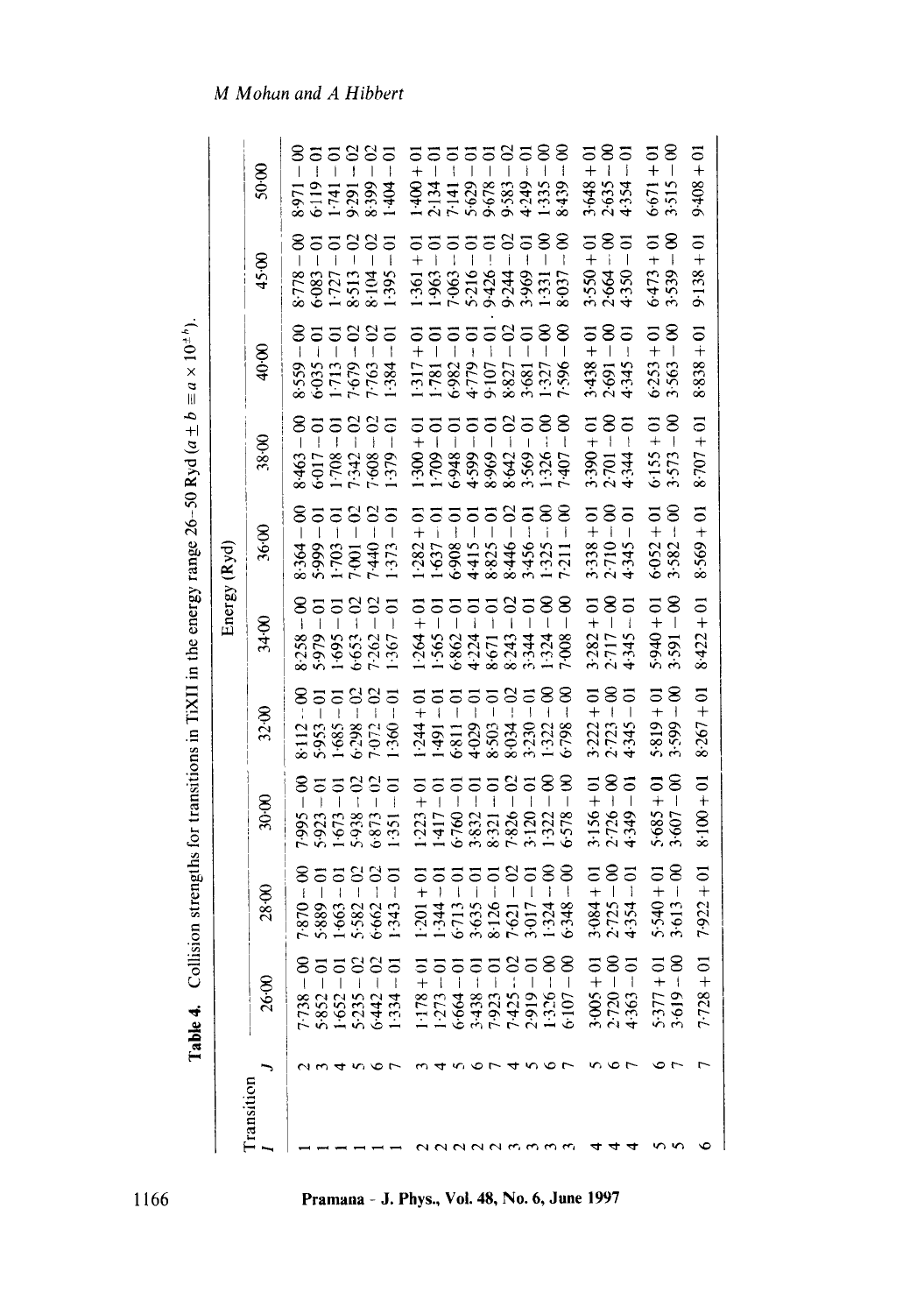**Table 5.** Effective collision strengths for transitions in TiXII ( $a \pm b = a \times 10^{-4}$ °). **Table 5.** Effective collision strengths for transitions in TiXII  $(a \pm b \equiv a \times 10^{24})$ .

|                        | 8.9           |                                              |                                  |                                              |                         |                                                                                                                                                                                                                                                                    | $5.060 - 00$<br>$6.130 - 01$<br>$1.630 - 01$<br>$1.630 - 02$<br>$5.670 - 022$<br>$5.670 - 02$ | 8.718                  |                                            | $1.577$<br>6.725              |                              | $8.718 - 00$<br>$1.577 - 01$<br>$6.725 - 01$<br>$2.836 - 01$<br>$7.021 - 01$ |                            |                              | $2.481 - 01$<br>$6.680 - 01$<br>$1.377 - 00$<br>$5.113 - 00$ |                   |                            |                            | $2.266 + 01$<br>$2.592 - 00$<br>$4.633 - 01$ | $4.425 + 01$ | $3.575 - 00$               | $6.531 + 01$   |
|------------------------|---------------|----------------------------------------------|----------------------------------|----------------------------------------------|-------------------------|--------------------------------------------------------------------------------------------------------------------------------------------------------------------------------------------------------------------------------------------------------------------|-----------------------------------------------------------------------------------------------|------------------------|--------------------------------------------|-------------------------------|------------------------------|------------------------------------------------------------------------------|----------------------------|------------------------------|--------------------------------------------------------------|-------------------|----------------------------|----------------------------|----------------------------------------------|--------------|----------------------------|----------------|
| Temperature ( $\log K$ | 5.80          |                                              |                                  | $4.863 - 00$<br>$6.246 - 01$<br>$1.650 - 61$ | $-02$<br>5.288          | 5.464                                                                                                                                                                                                                                                              | $\overline{0}$<br>1.298                                                                       | $8.316 - 00$           |                                            | $1.825 - 01$<br>6.843 - 01    | 2.656                        | $\frac{5}{10}$<br>$6 - 762$                                                  |                            | $3.343 - 01$<br>$8.571 - 01$ | $-\infty$<br>1.394                                           | $4.817 - 00$      |                            |                            | $2.033 + 01$<br>$2.559 - 00$<br>$4.717 - 01$ | $4.146 + 01$ | $3.562 - 00$               | $6.165 + 01$   |
|                        | 5.60          | $0 - 068 \cdot t$                            | $5.325 - 01$                     | $-6$<br>1.698                                | $5.886 - 02$            | $-02$<br>5.364                                                                                                                                                                                                                                                     | $1.295 - 01$                                                                                  |                        | $8.155 - 00$<br>2.248 - 01                 | $-61$<br>7.079                | $-61$<br>2.570               | $-01$<br>6.594                                                               |                            | $4.525 - 01$<br>1.116 - 00   | $-\infty$<br>1413.                                           | $4.626 - 00$      |                            | $1.812 + 01$<br>2.534 - 00 | $4.806 - 01$                                 | $3.948 + 01$ | $3.554 - 00$               | $5.881 + 01$   |
|                        | ۹.۶           | $5 - 011 - 00$                               |                                  | $6.320 - 01$<br>1.781 - 01                   | $\infty$                | $-02$<br>$6.835 - 6.5374 - 6.5374 - 6.5374 - 6.5374 - 6.5374 - 6.5374 - 6.5374 - 6.5374 - 6.5374 - 6.5374 - 6.5374 - 6.5374 - 6.5374 - 6.5374 - 6.5374 - 6.5374 - 6.5374 - 6.5374 - 6.5374 - 6.5374 - 6.5374 - 6.5374 - 6.5374 - 6.5374 - 6.5374 - 6.5374 - 6.537$ | $1.298 - 01$                                                                                  | $8.153 - 00$           | $2.863 - 01$                               | $-61$<br>7.459                | $2.556 - 01$                 | $6 - 512 - 01$                                                               | $6 - 029 - 01$             | $-06 - 06 + 1$               | $00 - 444 - 00$                                              | $4.521 - 00$      |                            | $1.616 + 01$<br>2.538 - 00 | $4.902 - 01$                                 | $3.845 + 01$ | $3.560 - 00$               | $5.688 + 01$   |
|                        | 6.5           |                                              | $5.110 - 00$<br>$6.258 - 01$     | $1.898 - 01$                                 | $8.077 - 02$            | $5.573 - 02$                                                                                                                                                                                                                                                       | $1.317 - 01$                                                                                  |                        | $8.208 - 00$<br>$3.653 - 01$<br>7.995 – 01 |                               | $2.640 - 01$                 | $6 - 6 + 546 - 01$                                                           | $7 - 793 - 01$             | $1.746 - 00$                 | $1.512 - 00$<br>$4.517 - 00$                                 |                   | $1.473 + 01$               | $2.624 - 00$               | $5.041 - 01$                                 | $3.906 + 01$ | $3.610 - 00$               | $5.626 + 01$   |
|                        | 5.00          | $5.158 - 00$<br>$6.224 - 01$<br>$2.031 - 01$ |                                  |                                              | $9.451 - 02$            | $-02$<br>6.215                                                                                                                                                                                                                                                     | $\overline{0}$<br>1.382                                                                       | $8 - 00 - 8$           | $4.526 - 01$<br>8.622 - 01                 | $8 - 622 - 01$<br>2.939 $-01$ |                              | $6 - 834 - 01$                                                               | $9 - 702 - 01$             | $00 - 976 - 1$               | $1.693 - 00$                                                 | $4 - 703 - 00$    | $1.416 + 01$               | $2.918 - 00$<br>5.341 - 01 |                                              | $4.311 + 01$ | $3.789 - 00$               | $5.817 + 01$   |
|                        | 4.80          | $5.166 - 00$<br>$6.268 - 01$<br>$2.155 - 01$ |                                  | 2.155                                        | $1.069 - 01$            | $7.856 - 02$                                                                                                                                                                                                                                                       | $\overline{0}$<br>1.571                                                                       | $\frac{8}{1}$<br>8.453 | $5.306 - 01$                               |                               | $9.146 - 01$<br>$3.711 - 01$ | $7.746 - 01$                                                                 | $-63 - 00$                 | $2.052 - 00$<br>$2.142 - 00$ |                                                              | $5.331 - 00$      | $1.433 + 01$               | $3.683 - 00$               | $-61$<br>6.108                               |              | $5.432 + 01$<br>4.309 - 00 | $6 - 569 + 01$ |
|                        | 4.60          | $\frac{8}{1}$<br>5.144                       | 6.374                            | $\overline{0}$ = $\overline{0}$<br>2.259     | $\overline{0}$<br>1.165 | $\overline{q}$<br>1.134                                                                                                                                                                                                                                            | $-0$<br>2.036                                                                                 |                        | $8.670 - 00$<br>5.798 - 01<br>557          | 9:402                         |                              | $\frac{8}{1}$<br>1.003                                                       | $\frac{8}{1}$<br>1.335     | $\frac{8}{1}$<br>2.034       | $-\infty$<br>3.093                                           | $\infty$<br>6.908 | $10 + 63 + 01$             | $5.316 - 00$               | $10 - 010 - 1$                               | $7.841 + 01$ | $-8$<br>5.588              | $8.502 + 01$   |
|                        | 4.40          | $-60$                                        | $-01$<br>5079.<br>6535.<br>2335. |                                              | $-6$<br>1.249           | $\overline{0}$<br>1.762                                                                                                                                                                                                                                            | $\overline{0}$<br>2.995                                                                       | $\frac{8}{1}$<br>8.927 | $\frac{5}{1}$<br>5.869                     |                               | $\overline{0}$<br>8.322      | $-90$<br>1.475                                                               | $1.432 - 00$<br>2.069 - 00 |                              | $4.806 - 00$                                                 | $1.016 + 01$      | $1.476 + 01$<br>8.260 - 00 |                            | $1.169 - 00$                                 | $1.219 + 02$ | $8.221 - 00$               | $1.250 + 02$   |
|                        | $-1.20$       | $0 - 896.4$                                  | $6 - 88 - 0$                     | $2.365 - 01$                                 | $1.333 - 0$             | $2.789 - 0$                                                                                                                                                                                                                                                        | $4.683 - 01$                                                                                  | $9.195 - 00$           | $5.456 - 0$                                | $9 - 593 - 01$                | $1 - 317 - 00$               | $2.306 - 00$                                                                 | $1.376 - 00$               | $2.160 - 00$                 | $7.606 - 00$                                                 | $.589 + 01$       | $-483 + 0$                 | $-307 + 01$                | $-828 - 00$                                  | $1.928 + 02$ | $1.285 + 01$               | $1.955 + 02$   |
|                        | $\frac{6}{1}$ | $4.850 - 00$                                 | $7.134 - 01$                     | $2.346 - 01$                                 | $-395 - 01$             | $4.420 - 01$                                                                                                                                                                                                                                                       | $7.416 - 01$                                                                                  | $\frac{8}{1}$<br>9.452 | $4.593 - 01$                               | $-61$<br>9.527                | $2.087 - 00$                 | $3.652 - 00$                                                                 | $1.120 - 00$               | $2.134 - 00$                 | $1.205 + 01$                                                 | $2.516 + 01$      | $10 + 81 + 01$             | $2.072 + 01$               | $2.895 - 00$                                 | $3.056 + 02$ | $2.036 + 01$               | $3.096 + 02$   |
|                        |               |                                              |                                  |                                              |                         | ৩                                                                                                                                                                                                                                                                  | $\overline{r}$                                                                                |                        |                                            |                               |                              |                                                                              |                            |                              | ७                                                            |                   |                            |                            |                                              |              | r                          |                |
| Transition             |               |                                              |                                  |                                              |                         |                                                                                                                                                                                                                                                                    |                                                                                               |                        |                                            |                               |                              |                                                                              |                            |                              |                                                              |                   |                            |                            |                                              |              |                            |                |

na – J. Phys., Vol. 48, No. 6, June 1997